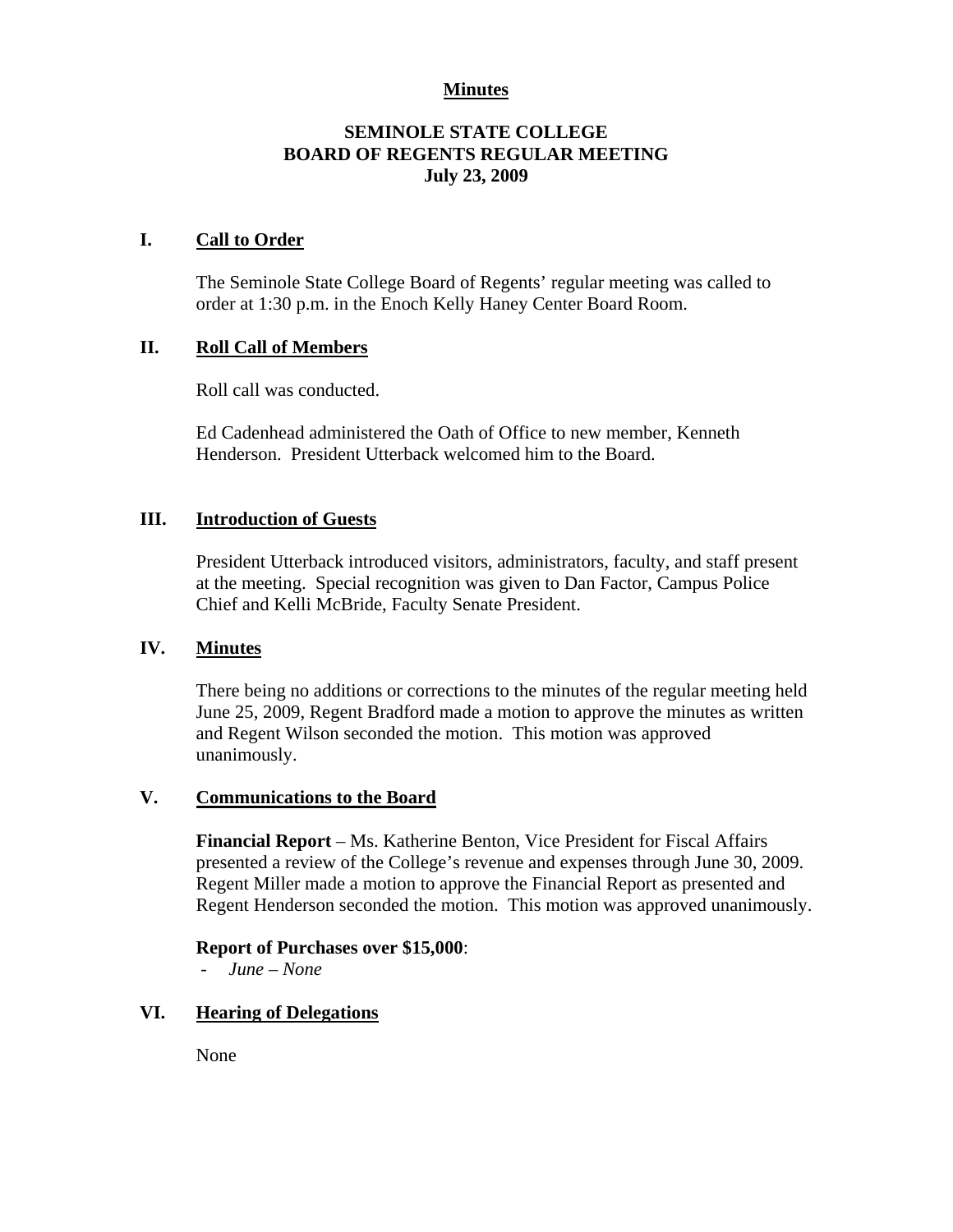Minutes SSC Board of Regents Regular Meeting July 23, 2009 Page 2

## **VII. President's Report**

President Utterback discussed items under the President's Report and the Business portion of the agenda by utilizing a PowerPoint presentation. (See enclosed copy of the PowerPoint presentation)

*Personnel Update* – President Utterback updated the Board on some personnel changes. He stated that Upward Bound Coordinator Dawnette Long has resigned. New hires included Jeffrey Christiansen, Government Instructor; Christal Stevenson, English Instructor; Linda Goeller, Math Instructor; and Karan O'Dor, Upward Bound Coordinator.

*Training Presentations* – Dr. Utterback told the Board about training presentations on and off campus. Cornelius Gilbert came to Seminole State College to present diversity training to staff on July  $2<sup>nd</sup>$ . President Utterback presented at the AACC Future Leaders Institute in Chicago, Illinois on July 2<sup>nd</sup> and Dr. Paul Gasparro attended the Future Leaders Institute conference.

*Program Renewals* – President Utterback informed the Board that several programs received notification of renewal. These included: Temporary Assistance to Needy Families (TANF), Scholars for Excellence in Child Care, GEAR UP, Upward Bound I & II, and the Math & Science Upward Bound.

Campus Activities – President Utterback presented the Board members with information about a motivational speaker who will be speaking at this year's Employee In-Service Program and invited the Board members to attend. President Utterback also told the Board that the Coates – Kiesel Invitational will be held on Friday, August 28, 2009 at the Jimmie Austin Golf Course.

*Higher Learning Commission Update* – President Utterback, Kelli McBride, and Dr. Gasparro updated the Board on the progress of the Self-Study Steering Committee's preparations for the Fall accreditation visit from the Higher Learning Commission. A final draft of the self-study was presented to the Board members.

#### **VIII. Business**

**Election of Officers**– President Utterback presented the Board with a section of the Board Policy regarding the election of officers and information about current members' terms. Regent Wilson made a motion to elect the following Regents as officers: Jon Flowers, Chair; Bill Huser, Vice Chair; and Marci Donaho, Secretary. Regent Bradford seconded this motion. This motion was approved unanimously.